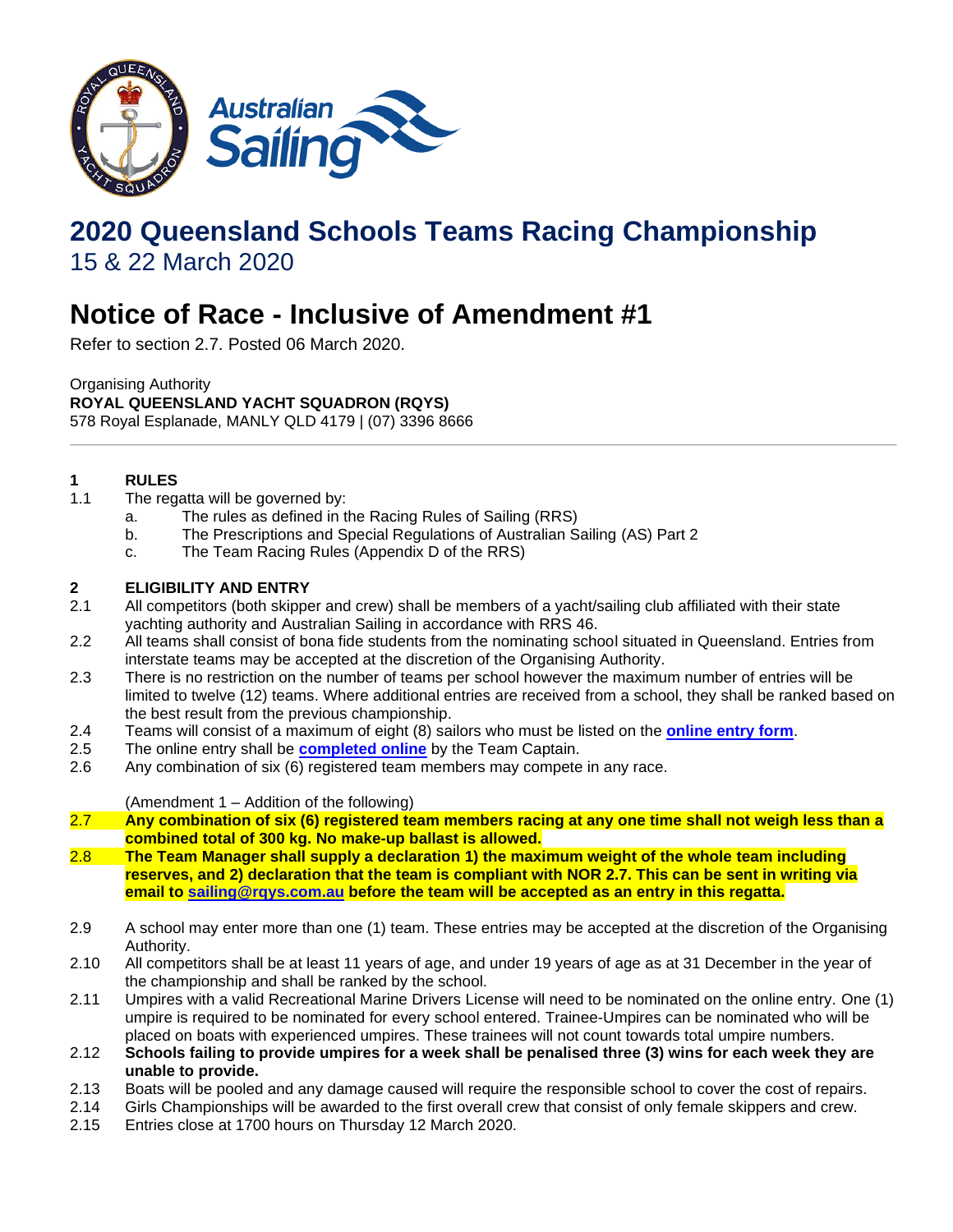## **3 ENTRY FEES**

Schedule of Fees:

| <b>EVENT</b>           | <b>ENTRY FEE PER TEAM</b> |
|------------------------|---------------------------|
| l Schools Championship | \$400.00                  |

# **4 BOATS**

- The championship will be sailed in Pacer dinghies supplied by the Organising Authority in consultation with the entered schools, meaning sailors will need to swap in and out of boats, sharing with other schools.
- 4.2 The cost of damage (at commercial rates) to any boat or equipment will be charged to the team that is deemed to be responsible. In the case of damage between opposing teams both teams may be charged. Damage that occurs whereby the responsible team cannot be identified will result in the cost of the damage being allocated equally across all teams entered. Damage will be invoiced to the schools on completion of the event.
- 4.3 All crews must provide a red protest flag which shall be kept on a sailor's person and used to signal a protest.

## **5 SCHEDULE OF EVENTS**

| <b>DATE</b>          | TIME                    | <b>EVENT</b>                          |
|----------------------|-------------------------|---------------------------------------|
| Sunday 15 March 2020 | $0800 - 0845$ hrs       | Registration                          |
|                      | 0900 hrs                | <b>Compulsory Competitors Meeting</b> |
|                      | 1030 hrs                | First warning signal                  |
|                      | <b>Following Racing</b> | Umpires de-brief with competitors     |
| Sunday 22 March 2020 | 0800 hrs                | <b>Compulsory Competitors Meeting</b> |
|                      | 0930 hrs                | First warning signal                  |
|                      | <b>Following Racing</b> | Umpires de-brief with competitors     |
|                      |                         | Presentation and BBQ                  |

#### **6 SAILING INSTRUCTIONS**

Sailing Instructions shall be available at registration and may be made available on the RQYS website [\(https://www.rqys.com.au/school-sailing/\)](https://www.rqys.com.au/school-sailing/) prior to the event.

#### **7 VENUE**

- 7.1 The host club shall be the Royal Queensland Yacht Squadron Ltd. 578 Royal Esplanade Manly QLD 4179.
- 7.2 Races shall be conducted on Waterloo Bay SSE of the Manly Harbour entrance beacons.

## **8 COURSES**

The course shall be an "S" configuration which shall be described in the Sailing Instructions.

## **9 SCORING AND FORMAT**

- 9.1 The format will be Round Robin described in the Sailing Instructions.
- 9.2 The Organising Authority reserves the right to alter the format at any time.

## **10 PRIZES**

- 10.1 Prizes will be awarded as follows: **Queensland School Team Sailing Championship** Winning Team - The Norman Sherwood Perpetual Trophy Trophies for 1st, 2nd and 3rd for each competitor in the team and one (1) trophy for the school.
- 10.2 Prizes will be distributed at the discretion of the organising authority and may vary depending on the number of entries.

## **11 SELECTION FOR FUTURE EVENTS**

11.1 The results of the Queensland Schools Team Racing Championship will be used as the basis for selection for the 2020 Australian School Teams Racing Championship.